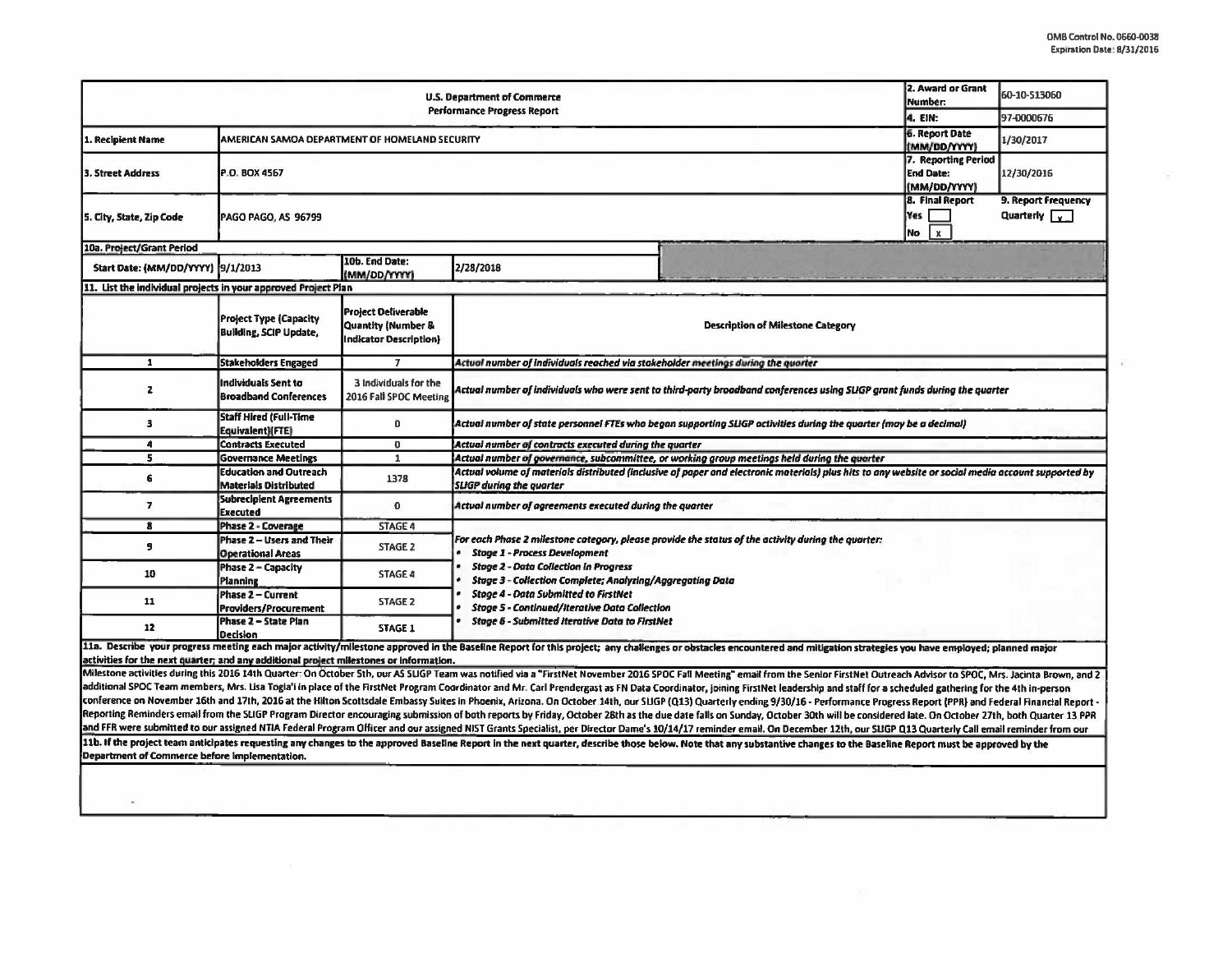11c. Provide any other information that would be useful to NTIA as it assesses this project's progress.<br>Between October 3rd and December 30th, 13 editions of the FirstNet SPOCs Weekly Updates were disseminated electronical and public outreach materials supported by the SLIGP during Q14 as our local weekly efforts and island-wide community awareness activities in promoting FirstNet PL 112-96. On October 8th, our Finance Division's staff accou informed of the 10/24/16 registration deadline for the Fall 2016 SPOC Meeting in Arizona, and also reminded of compliance with the ASG 30-Day Travel Policy in order to complete processing of off-island travel arrangements selected participating SPOC team members. On November 1st, a 2-day agenda was received via a FirstNet email attachment for the SPOC Fall Meeting in Arizona for November 16th and 17th, 2016. On November 2nd, a U.S.DOC NTIA 11d. Describe any success stories or best practices you have identified. Please be as specific as possible.

12. Personnel

12a. If the project is not fully staffed, describe how any lack of staffing may impact the project's time line and when the project will be fully staffed.

On January 17th, a formal request by our newly appointed ASDHS Director to the ASDHR, Office of Manpower Director to authorize 3 "emergency hires" for the remaining FirstNet SWIC, FN Technical Support Staffer, and contract

| Job Title                                                                                                                             | FTE%                       | 12b. Staffing Table - Please include all staff that have contributed time to the project. Please do not remove individuals from this table.               |                                                                                                                           |                      |                                      |                   |                 |                                         |                                                 |
|---------------------------------------------------------------------------------------------------------------------------------------|----------------------------|-----------------------------------------------------------------------------------------------------------------------------------------------------------|---------------------------------------------------------------------------------------------------------------------------|----------------------|--------------------------------------|-------------------|-----------------|-----------------------------------------|-------------------------------------------------|
| <b>SWIC</b>                                                                                                                           | $\bf{0}$                   |                                                                                                                                                           | Project (s) Assigned<br>PROVIDE ADDITIONAL OVERSIGHT AND INCORPORATION INTO STATE INTEROPERABILITY PLAN.                  |                      |                                      |                   |                 |                                         | Change                                          |
| <b>SLIGP PROGRAM</b><br><b>COORDINATOR</b>                                                                                            |                            | PROVIDE ADMINISTRATIVE OVERSIGHT OF PROJECT FOR GRANTS MANAGEMENT, GOVERNANCE AND OUTREACH ACTIVITIES.                                                    |                                                                                                                           |                      |                                      |                   |                 |                                         |                                                 |
| <b>ITECHNICAL / ADMINISTRATIVE</b><br><b>ISUPPORT STAFF</b>                                                                           | 0                          | PROVIDE SUPPORT ROLE IN ASSISTING COORDINATION OF ALL SLIGP ACTIVITIES AND PERFORMING THE LEG-WORK FOR ALL THE ACTIVITIES<br><b>PROPOSED IN THE PLAN.</b> |                                                                                                                           |                      |                                      |                   |                 | Resigned.                               |                                                 |
| [TECHNICAL / ADMINISTRATIVE]<br><b>ISUPPORT STAFF</b>                                                                                 | 0                          | <b>PROPOSED IN THE PLAN.</b>                                                                                                                              | IPROVIDE SUPPORT ROLE IN ASSISTING COORDINATION OF ALL SUGP ACTIVITIES AND PERFORMING THE LEG-WORK FOR ALL THE ACTIVITIES |                      |                                      |                   |                 |                                         |                                                 |
|                                                                                                                                       |                            |                                                                                                                                                           |                                                                                                                           |                      |                                      |                   |                 |                                         |                                                 |
| 13. Subcontracts (Vendors and/or Subrecipients) NONE.                                                                                 |                            |                                                                                                                                                           |                                                                                                                           |                      |                                      |                   |                 |                                         |                                                 |
| 13a. Subcontracts Table - Include all subcontractors. The totals from this table must equal the "Subcontracts Total" in Question 14f. |                            |                                                                                                                                                           |                                                                                                                           |                      |                                      |                   |                 |                                         |                                                 |
| Name                                                                                                                                  | <b>Subcontract Purpose</b> |                                                                                                                                                           | Type<br>(Vendor/Subrec.)                                                                                                  | RFP/RFQ Issued (Y/N) | <b>Contract</b><br>Executed<br>(Y/N) | <b>Start Date</b> | <b>End Date</b> | <b>Total Federal Funds</b><br>Allocated | <b>Total Matching Funds</b><br><b>Allocated</b> |
|                                                                                                                                       |                            |                                                                                                                                                           |                                                                                                                           |                      |                                      |                   |                 |                                         |                                                 |
|                                                                                                                                       |                            |                                                                                                                                                           |                                                                                                                           |                      |                                      |                   |                 |                                         |                                                 |
|                                                                                                                                       |                            |                                                                                                                                                           |                                                                                                                           |                      |                                      |                   |                 |                                         |                                                 |
|                                                                                                                                       |                            |                                                                                                                                                           |                                                                                                                           |                      |                                      |                   |                 |                                         |                                                 |
| 13b. Describe any challenges encountered with vendors and/or subrecipients.                                                           |                            |                                                                                                                                                           |                                                                                                                           |                      |                                      |                   |                 |                                         |                                                 |
|                                                                                                                                       |                            |                                                                                                                                                           |                                                                                                                           |                      |                                      |                   |                 |                                         |                                                 |
|                                                                                                                                       |                            |                                                                                                                                                           |                                                                                                                           |                      |                                      |                   |                 |                                         |                                                 |